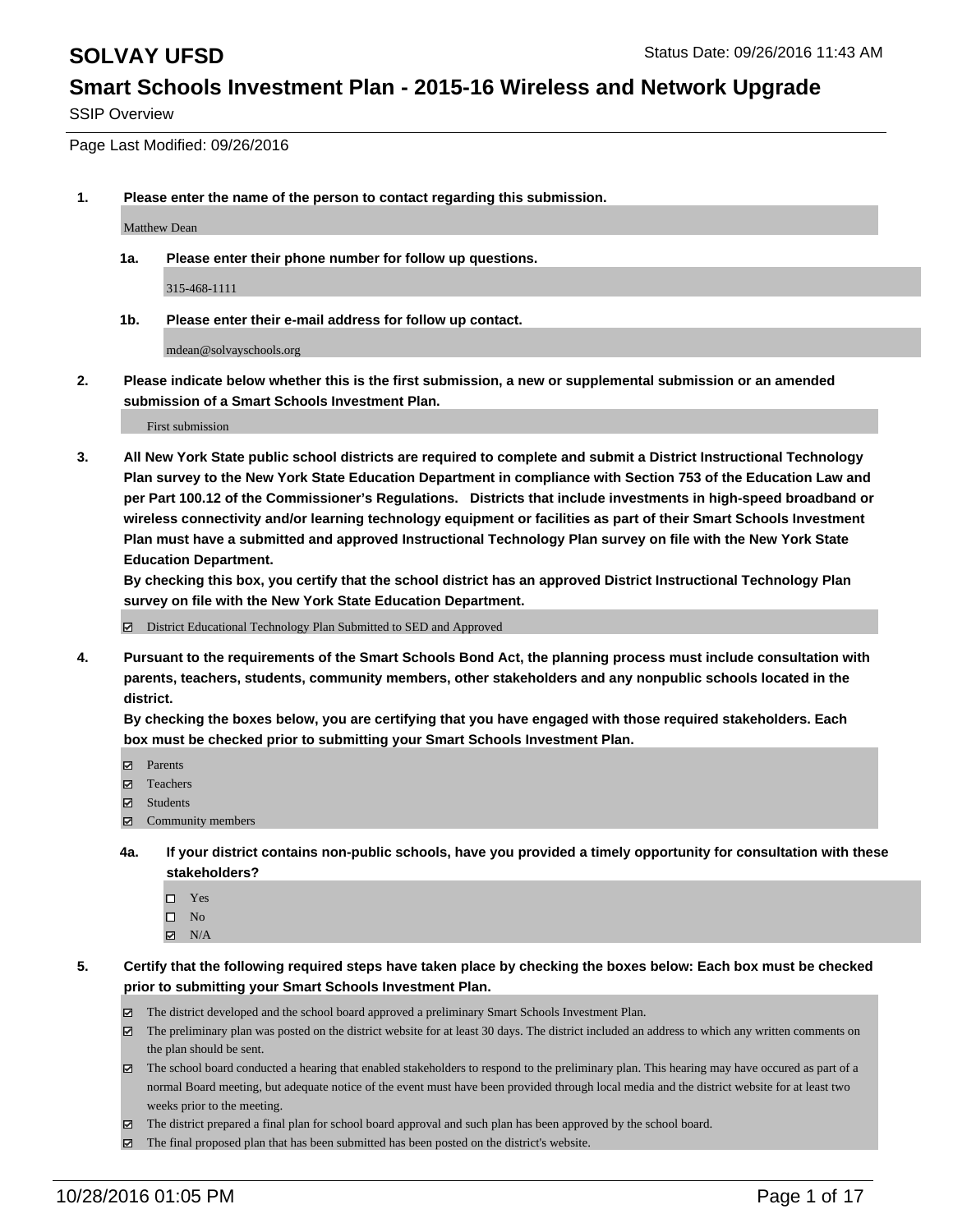SSIP Overview

Page Last Modified: 09/26/2016

**5a. Please upload the proposed Smart Schools Investment Plan (SSIP) that was posted on the district's website, along with any supporting materials. Note that this should be different than your recently submitted Educational Technology Survey. The Final SSIP, as approved by the School Board, should also be posted on the website and remain there during the course of the projects contained therein.**

2015 - 2019 Solvay Technology Integration Plan FINAL.pdf Solvay SSBA Presentation FINAL.pdf

**5b. Enter the webpage address where the final Smart Schools Investment Plan is posted. The Plan should remain posted for the life of the included projects.**

(No Response)

**6. Please enter an estimate of the total number of students and staff that will benefit from this Smart Schools Investment Plan based on the cumulative projects submitted to date.**

1,750

- **7. An LEA/School District may partner with one or more other LEA/School Districts to form a consortium to pool Smart Schools Bond Act funds for a project that meets all other Smart School Bond Act requirements. Each school district participating in the consortium will need to file an approved Smart Schools Investment Plan for the project and submit a signed Memorandum of Understanding that sets forth the details of the consortium including the roles of each respective district.**
	- $\Box$  The district plans to participate in a consortium to partner with other school district(s) to implement a Smart Schools project.
- **8. Please enter the name and 6-digit SED Code for each LEA/School District participating in the Consortium.**

| <b>Partner LEA/District</b> | <b>ISED BEDS Code</b> |
|-----------------------------|-----------------------|
| (No Response)               | (No Response)         |

**9. Please upload a signed Memorandum of Understanding with all of the participating Consortium partners.**

(No Response)

**10. Your district's Smart Schools Bond Act Allocation is:**

\$1,132,813

**11. Enter the budget sub-allocations by category that you are submitting for approval at this time. If you are not budgeting SSBA funds for a category, please enter 0 (zero.) If the value entered is \$0, you will not be required to complete that survey question.**

|                                              | Sub-<br>Allocations |
|----------------------------------------------|---------------------|
| <b>School Connectivity</b>                   | 254,075             |
| <b>Connectivity Projects for Communities</b> | 0                   |
| Classroom Technology                         | 68,625              |
| Pre-Kindergarten Classrooms                  | $\overline{0}$      |
| Replace Transportable Classrooms             |                     |
| <b>High-Tech Security Features</b>           | $\Omega$            |
| Totals:                                      | 322,700             |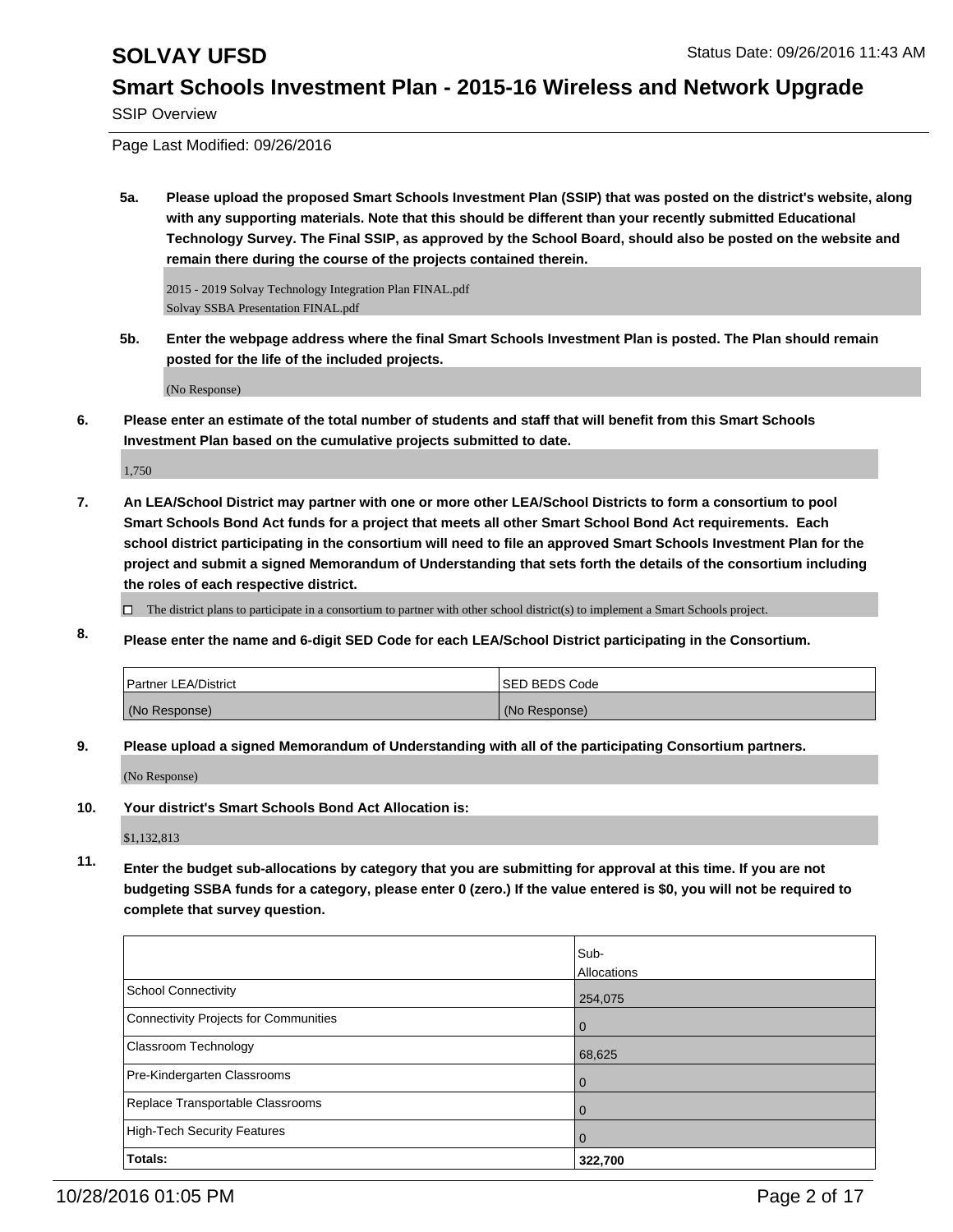School Connectivity

Page Last Modified: 09/26/2016

- **1. In order for students and faculty to receive the maximum benefit from the technology made available under the Smart Schools Bond Act, their school buildings must possess sufficient connectivity infrastructure to ensure that devices can be used during the school day. Smart Schools Investment Plans must demonstrate that:**
	- **sufficient infrastructure that meets the Federal Communications Commission's 100 Mbps per 1,000 students standard currently exists in the buildings where new devices will be deployed, or**
	- **is a planned use of a portion of Smart Schools Bond Act funds, or**
	- **is under development through another funding source.**

**Smart Schools Bond Act funds used for technology infrastructure or classroom technology investments must increase the number of school buildings that meet or exceed the minimum speed standard of 100 Mbps per 1,000 students and staff within 12 months. This standard may be met on either a contracted 24/7 firm service or a "burstable" capability. If the standard is met under the burstable criteria, it must be:**

**1. Specifically codified in a service contract with a provider, and**

**2. Guaranteed to be available to all students and devices as needed, particularly during periods of high demand, such as computer-based testing (CBT) periods.**

**Please describe how your district already meets or is planning to meet this standard within 12 months of plan submission.**

We currently have unlimited bandwidth from CNYRIC and OCM BOCES, so bandwidth is not an issue.

- **1a. If a district believes that it will be impossible to meet this standard within 12 months, it may apply for a waiver of this requirement, as described on the Smart Schools website. The waiver must be filed and approved by SED prior to submitting this survey.**
	- $\Box$  By checking this box, you are certifying that the school district has an approved waiver of this requirement on file with the New York State Education Department.
- **2. Connectivity Speed Calculator (Required)**

|                         | Number of<br><b>Students</b> | Multiply by<br>100 Kbps | Divide by 1000 Current Speed<br>lto Convert to<br>Required<br>Speed in Mb | lin Mb       | Expected<br>Speed to be<br>Attained Within Required<br>12 Months | <b>Expected Date</b><br><b>When</b><br>Speed Will be<br><b>Met</b> |
|-------------------------|------------------------------|-------------------------|---------------------------------------------------------------------------|--------------|------------------------------------------------------------------|--------------------------------------------------------------------|
| <b>Calculated Speed</b> | 1.460                        | 146,000                 | 146MB                                                                     | <b>150MB</b> | (No<br>Response)                                                 | (No<br>Response)                                                   |

### **3. Describe how you intend to use Smart Schools Bond Act funds for high-speed broadband and/or wireless connectivity projects in school buildings.**

The district is going to upgrade all of our network switches to a 10GB backbone and add 100 Wireless Access Point to completely cover the district with wireless.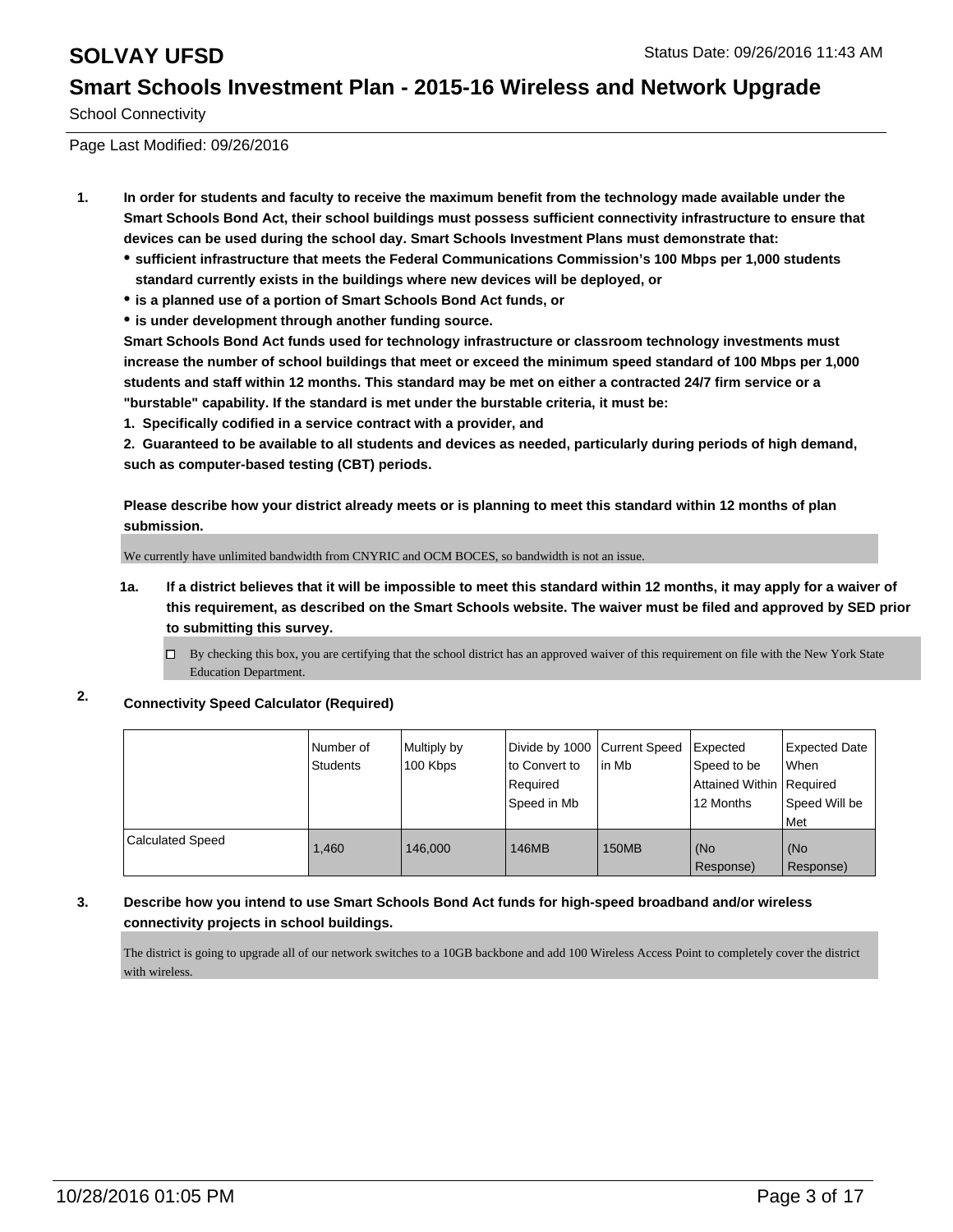School Connectivity

Page Last Modified: 09/26/2016

**4. Describe the linkage between the district's District Instructional Technology Plan and the proposed projects. (There should be a link between your response to this question and your response to Question 1 in Part E. Curriculum and Instruction "What are the district's plans to use digital connectivity and technology to improve teaching and learning?)**

The district's technology plan details how we are working to provide state of the art technology to every student. Currently the district is working towards a 1:1 (device to student) to be able to leverage the power of Google Apps and Classroom not to mention the abundant information that can be available at their fingertips if at device is available to them.

But with adding the amount of devices to the network could tax our current infrastructure, thus creating a need for a network infrastructure upgrade. Some of the districts switches are well beyond their useful life and then current demand for instant information, they cannot deliver. Upgrading the network infrastructure will future-proof the district for many years into the future.

**5. If the district wishes to have students and staff access the Internet from wireless devices within the school building, or in close proximity to it, it must first ensure that it has a robust Wi-Fi network in place that has sufficient bandwidth to meet user demand.**

**Please describe how you have quantified this demand and how you plan to meet this demand.**

The district has conducted an extensive wireless survey. The results are quite clear that the model needed to support the number of users and devices will be to have one wireless access point per classroom. In large areas the need for more than one device will be needed. (i.e Libraries, Cafeterias, etc)

**6. As indicated on Page 5 of the guidance, the Office of Facilities Planning will have to conduct a preliminary review of all capital projects, including connectivity projects.**

**Please indicate on a separate row each project number given to you by the Office of Facilities Planning.**

| Project Number        |  |
|-----------------------|--|
| 42-07-02-03-7-999-BA1 |  |

**7. Certain high-tech security and connectivity infrastructure projects may be eligible for an expedited review process as determined by the Office of Facilities Planning.**

**Was your project deemed eligible for streamlined review?**

Yes

**7a. Districts that choose the Streamlined Review Process will be required to certify that they have reviewed all installations with their licensed architect or engineer of record and provide that person's name and license number. The licensed professional must review the products and proposed method of installation prior to implementation and review the work during and after completion in order to affirm that the work was codecompliant, if requested.**

I certify that I have reviewed all installations with a licensed architect or engineer of record.

### **8. Include the name and license number of the architect or engineer of record.**

| <b>Name</b>                     | License Number |
|---------------------------------|----------------|
| <b>King and King Architects</b> | 15925          |
| (No Response)                   | (No Response)  |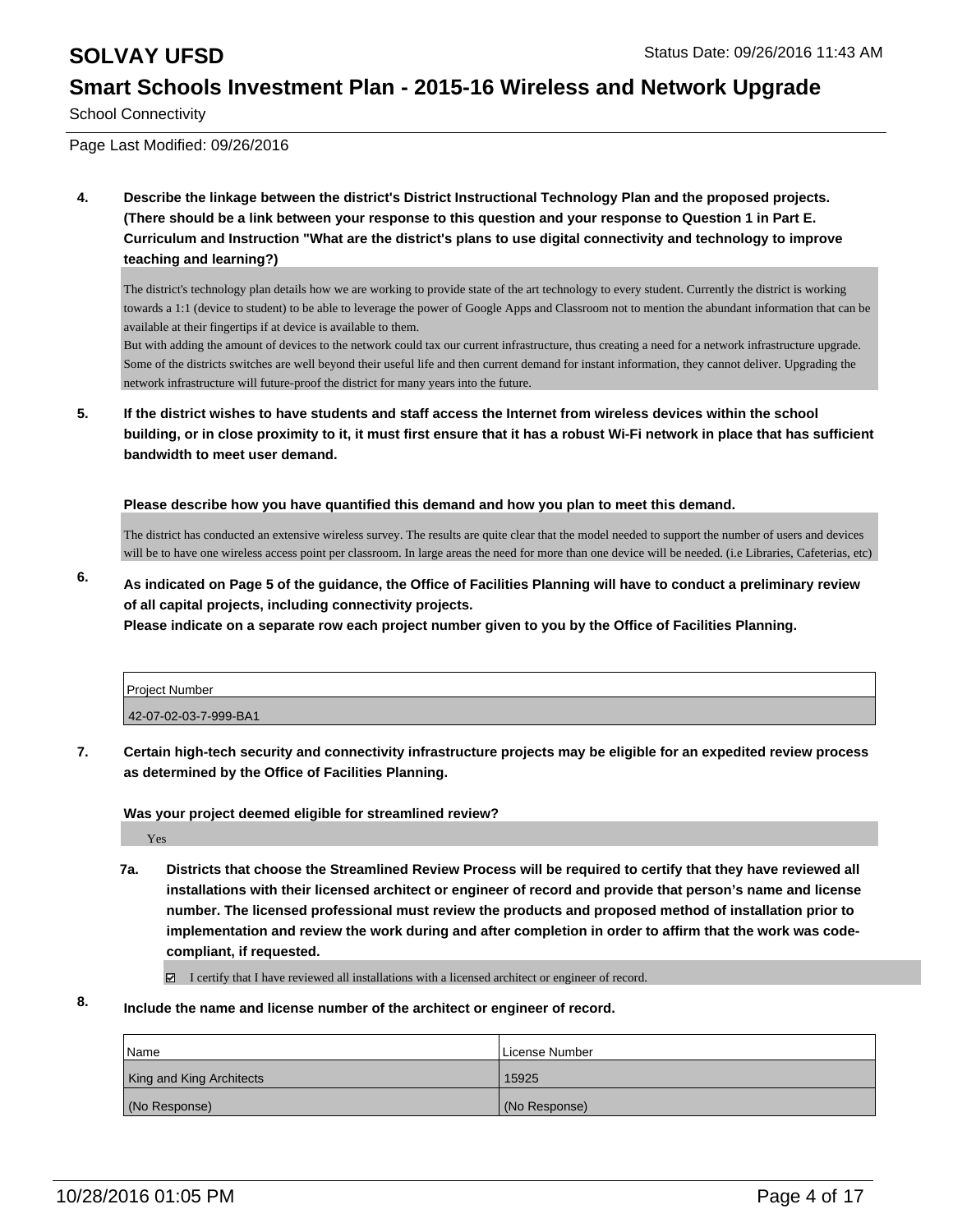School Connectivity

Page Last Modified: 09/26/2016

**9. If you are submitting an allocation for School Connectivity complete this table. Note that the calculated Total at the bottom of the table must equal the Total allocation for this category that you entered in the SSIP Overview overall budget.** 

|                                            | Sub-<br>Allocation |
|--------------------------------------------|--------------------|
| Network/Access Costs                       | 219,570            |
| <b>Outside Plant Costs</b>                 | $\bf{0}$           |
| School Internal Connections and Components | 34,505             |
| Professional Services                      | 0                  |
| Testing                                    | 0                  |
| Other Upfront Costs                        | 0                  |
| <b>Other Costs</b>                         | 0                  |
| Totals:                                    | 254,075            |

**10. Please detail the type, quantity, per unit cost and total cost of the eligible items under each sub-category. This is especially important for any expenditures listed under the "Other" category. All expenditures must be eligible for tax-exempt financing to be reimbursed through the SSBA. Sufficient detail must be provided so that we can verify this is the case. If you have any questions, please contact us directly through smartschools@nysed.gov. NOTE: Wireless Access Points should be included in this category, not under Classroom Educational Technology, except those that will be loaned/purchased for nonpublic schools.**

| Add rows under each sub-category for additional items, as needed. |  |
|-------------------------------------------------------------------|--|
|-------------------------------------------------------------------|--|

| Select the allowable expenditure | Item to be purchased                 | Quantity | Cost per Item | <b>Total Cost</b> |
|----------------------------------|--------------------------------------|----------|---------------|-------------------|
| type.                            |                                      |          |               |                   |
| Repeat to add another item under |                                      |          |               |                   |
| each type.                       |                                      |          |               |                   |
| Network/Access Costs             | Meraki Wireless Access Points        | 110      | 991           | 109,010           |
| Network/Access Costs             | <b>Avaya Core Switches</b>           |          | 16,205        | 32,410            |
| Network/Access Costs             | <b>Avaya Edge Switches</b>           | 25       | 3.126         | 78,150            |
| <b>Connections/Components</b>    | Fiber, GBICs, and associated cabling |          | 34,505        | 34,505            |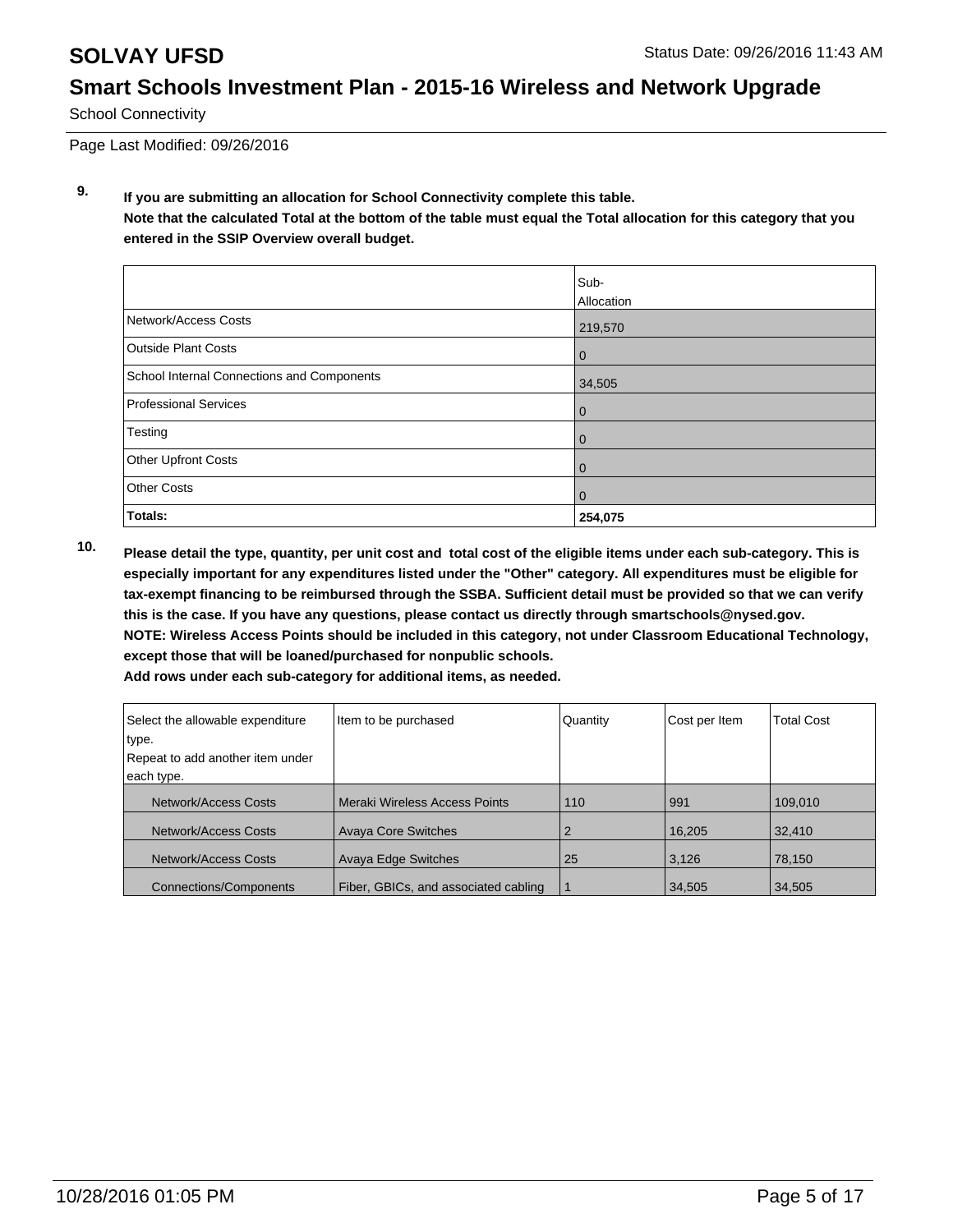Community Connectivity (Broadband and Wireless)

Page Last Modified: 09/26/2016

**1. Describe how you intend to use Smart Schools Bond Act funds for high-speed broadband and/or wireless connectivity projects in the community.**

(No Response)

**2. Please describe how the proposed project(s) will promote student achievement and increase student and/or staff access to the Internet in a manner that enhances student learning and/or instruction outside of the school day and/or school building.**

(No Response)

**3. Community connectivity projects must comply with all the necessary local building codes and regulations (building and related permits are not required prior to plan submission).**

I certify that we will comply with all the necessary local building codes and regulations.

**4. Please describe the physical location of the proposed investment.**

(No Response)

**5. Please provide the initial list of partners participating in the Community Connectivity Broadband Project, along with their Federal Tax Identification (Employer Identification) number.**

| <b>Project Partners</b> | Federal ID#   |
|-------------------------|---------------|
| (No Response)           | (No Response) |

**6. If you are submitting an allocation for Community Connectivity, complete this table. Note that the calculated Total at the bottom of the table must equal the Total allocation for this category that you entered in the SSIP Overview overall budget.**

|                                    | Sub-Allocation |
|------------------------------------|----------------|
| Network/Access Costs               | (No Response)  |
| Outside Plant Costs                | (No Response)  |
| Tower Costs                        | (No Response)  |
| <b>Customer Premises Equipment</b> | (No Response)  |
| Professional Services              | (No Response)  |
| Testing                            | (No Response)  |
| Other Upfront Costs                | (No Response)  |
| Other Costs                        | (No Response)  |
| Totals:                            | 0              |

**7. Please detail the type, quantity, per unit cost and total cost of the eligible items under each sub-category. This is especially important for any expenditures listed under the "Other" category. All expenditures must be capital-bond eligible to be reimbursed through the SSBA. If you have any questions, please contact us directly through smartschools@nysed.gov.**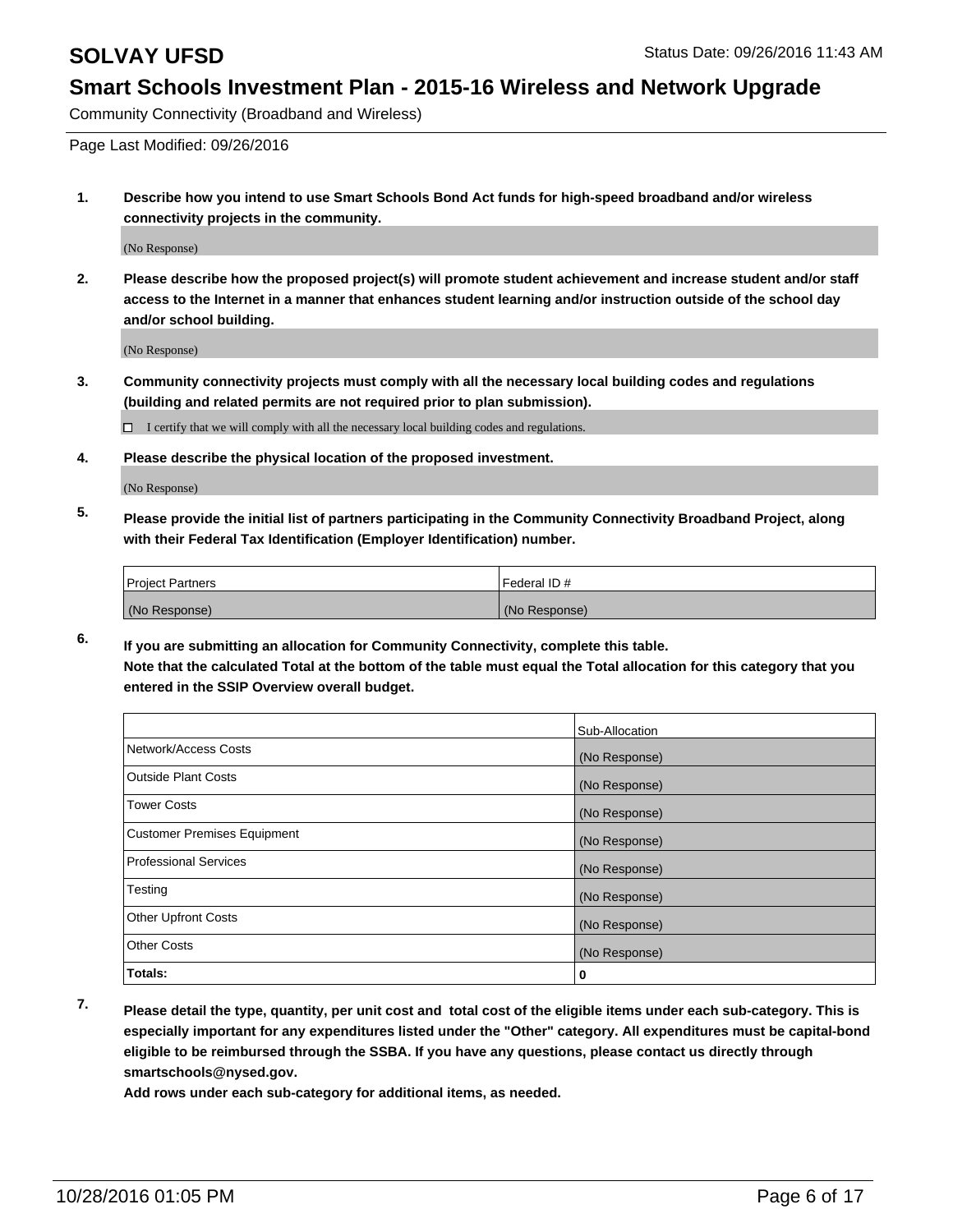Community Connectivity (Broadband and Wireless)

Page Last Modified: 09/26/2016

| Select the allowable expenditure | litem to be purchased | Quantity      | Cost per Item | <b>Total Cost</b> |
|----------------------------------|-----------------------|---------------|---------------|-------------------|
| type.                            |                       |               |               |                   |
| Repeat to add another item under |                       |               |               |                   |
| each type.                       |                       |               |               |                   |
| (No Response)                    | (No Response)         | (No Response) | (No Response) | (No Response)     |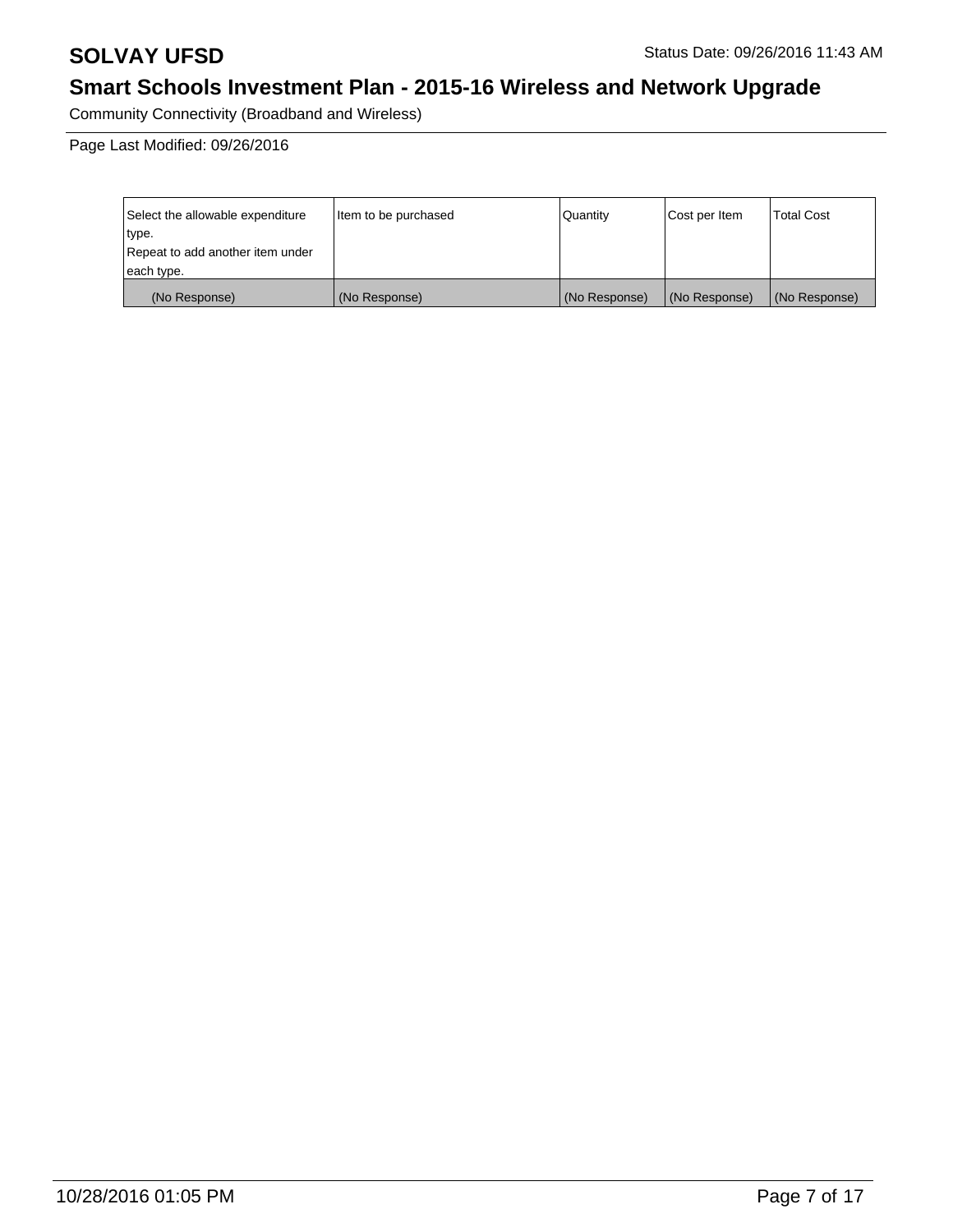Classroom Learning Technology

Page Last Modified: 09/26/2016

**1. In order for students and faculty to receive the maximum benefit from the technology made available under the Smart Schools Bond Act, their school buildings must possess sufficient connectivity infrastructure to ensure that devices can be used during the school day. Smart Schools Investment Plans must demonstrate that sufficient infrastructure that meets the Federal Communications Commission's 100 Mbps per 1,000 students standard currently exists in the buildings where new devices will be deployed, or is a planned use of a portion of Smart Schools Bond Act funds, or is under development through another funding source.**

**Smart Schools Bond Act funds used for technology infrastructure or classroom technology investments must increase the number of school buildings that meet or exceed the minimum speed standard of 100 Mbps per 1,000 students and staff within 12 months. This standard may be met on either a contracted 24/7 firm service or a "burstable" capability. If the standard is met under the burstable criteria, it must be:**

**1. Specifically codified in a service contract with a provider, and**

**2. Guaranteed to be available to all students and devices as needed, particularly during periods of high demand, such as computer-based testing (CBT) periods.**

**Please describe how your district already meets or is planning to meet this standard within 12 months of plan submission.**

The district is supplied unlimited bandwidth as part of the WAN contract through CNYRIC and OCM BOCES.

- **1a. If a district believes that it will be impossible to meet this standard within 12 months, it may apply for a waiver of this requirement, as described on the Smart Schools website. The waiver must be filed and approved by SED prior to submitting this survey.**
	- $\Box$  By checking this box, you are certifying that the school district has an approved waiver of this requirement on file with the New York State Education Department.

## **2. Connectivity Speed Calculator (Required)**

|                         | l Number of<br>Students | Multiply by<br>100 Kbps | to Convert to<br>Required<br>Speed in Mb | Divide by 1000 Current Speed Expected<br>lin Mb | Speed to be<br>Attained Within   Required<br>12 Months | <b>Expected Date</b><br>l When<br>Speed Will be<br>l Met |
|-------------------------|-------------------------|-------------------------|------------------------------------------|-------------------------------------------------|--------------------------------------------------------|----------------------------------------------------------|
| <b>Calculated Speed</b> | 1.460                   | 146,000                 | 146                                      | 150                                             | (No<br>Response)                                       | (No<br>Response)                                         |

**3. If the district wishes to have students and staff access the Internet from wireless devices within the school building, or in close proximity to it, it must first ensure that it has a robust Wi-Fi network in place that has sufficient bandwidth to meet user demand.**

**Please describe how you have quantified this demand and how you plan to meet this demand.**

The district has done a through walk through and testing of location of wireless access points to provide complete coverage for the campus.

**4. All New York State public school districts are required to complete and submit an Instructional Technology Plan survey to the New York State Education Department in compliance with Section 753 of the Education Law and per Part 100.12 of the Commissioner's Regulations.**

**Districts that include educational technology purchases as part of their Smart Schools Investment Plan must have a submitted and approved Instructional Technology Plan survey on file with the New York State Education Department.**

By checking this box, you are certifying that the school district has an approved Instructional Technology Plan survey on file with the New York State Education Department.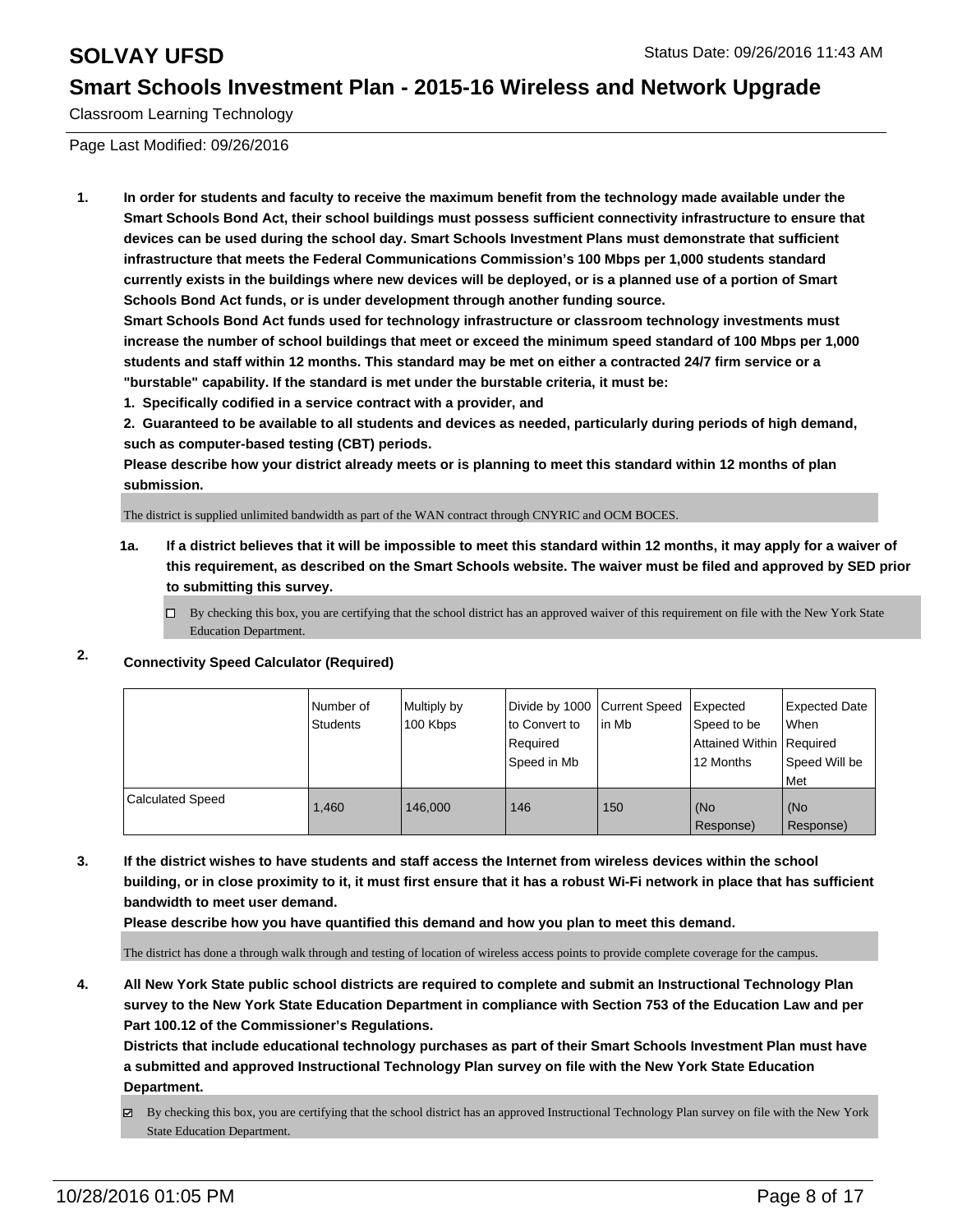Classroom Learning Technology

Page Last Modified: 09/26/2016

**5. Describe the devices you intend to purchase and their compatibility with existing or planned platforms or systems. Specifically address the adequacy of each facility's electrical, HVAC and other infrastructure necessary to install and support the operation of the planned technology.**

The district plans to incorporated Chromebooks into our district. We already have quite a few, but as we work towards 1:1 the need for the devices increases. Conducted a walk through with the superintendent of buildings and grounds to be certain that adding these devices will not put any stress on the power or HVAC systems.

The district is hoping to use the SSBA money to purchase Belkin charging stations for each classroom. The stations will charge 10 devices at a time. This will alleviate the need to have the big bulky mobile carts that are tough for students/teachers to transport around the building.

- **6. Describe how the proposed technology purchases will:**
	- **> enhance differentiated instruction;**
	- **> expand student learning inside and outside the classroom;**
	- **> benefit students with disabilities and English language learners; and**
	- **> contribute to the reduction of other learning gaps that have been identified within the district.**

**The expectation is that districts will place a priority on addressing the needs of students who struggle to succeed in a rigorous curriculum. Responses in this section should specifically address this concern and align with the district's Instructional Technology Plan (in particular Question 2 of E. Curriculum and Instruction: "Does the district's instructional technology plan address the needs of students with disabilities to ensure equitable access to instruction, materials and assessments?" and Question 3 of the same section: "Does the district's instructional technology plan address the provision of assistive technology specifically for students with disabilities to ensure access to and participation in the general curriculum?"**

The ultimate goal of the district is to be completely 1:1. Using the SSBA we will be able to purchase a device for each student and build a replacement refresh cycle that will keep the technology up to date. Utilizing the power of Google Apps for Education, Google Classroom, and many other online resources the districts aims to promote learning well beyond the normail school day. Students will be able to work at their own pace and ask for help when needed out side of the normal class hours, thus extending the learning time.

The district has a large population of English Languange Learners. We have been using many apps that are available in Google Play. For example, we use speech to text apps, as well as a line reader which aides in the correct pronouncination of English words. Students and parents have really embraced the use of the technolgy. It allows the students to learn at their own pace, with the benefit to review the content with the assistance of the apps and is available wherever there is a Internet connection.

For the Special Education students in the district, teachers can utilize all of the apps above as well as many others. Depending on what is on the student's IEP, the teacher could find almost any app to assist in creating differentiated instruction. For example, the student could use pictures to communcate with poers and teachers. Leveraging this vast supply of apps and ability to have the technology right at the students figures could level the playing field for all GenEd and SpecEd students. Similar to ELL, teachers will be able to create lessons that will allow students with disabilities or ELL to learn at their own pace.

A student on an IEP or an ELL may be hesitant to participate in class due to fear of being wrong or being made fun of if they are not a good public speaker. Using a Chromebook and Google Classroom that same student is able to participate and collaborate with their classmates without those same fears. If we are able to purchase the new Chromebooks we will be able to reach more students with the assistance of technology who have the desire to learn.

### **7. Where appropriate, describe how the proposed technology purchases will enhance ongoing communication with parents and other stakeholders and help the district facilitate technology-based regional partnerships, including distance learning and other efforts.**

The district will continue to using high tech ways of communicating with student/parents/faculty/staff. Moreover, teachers using Google classroom or other Classroom Management Systems (CMS or LMS) to communicate with parents/students online and thus improve communication.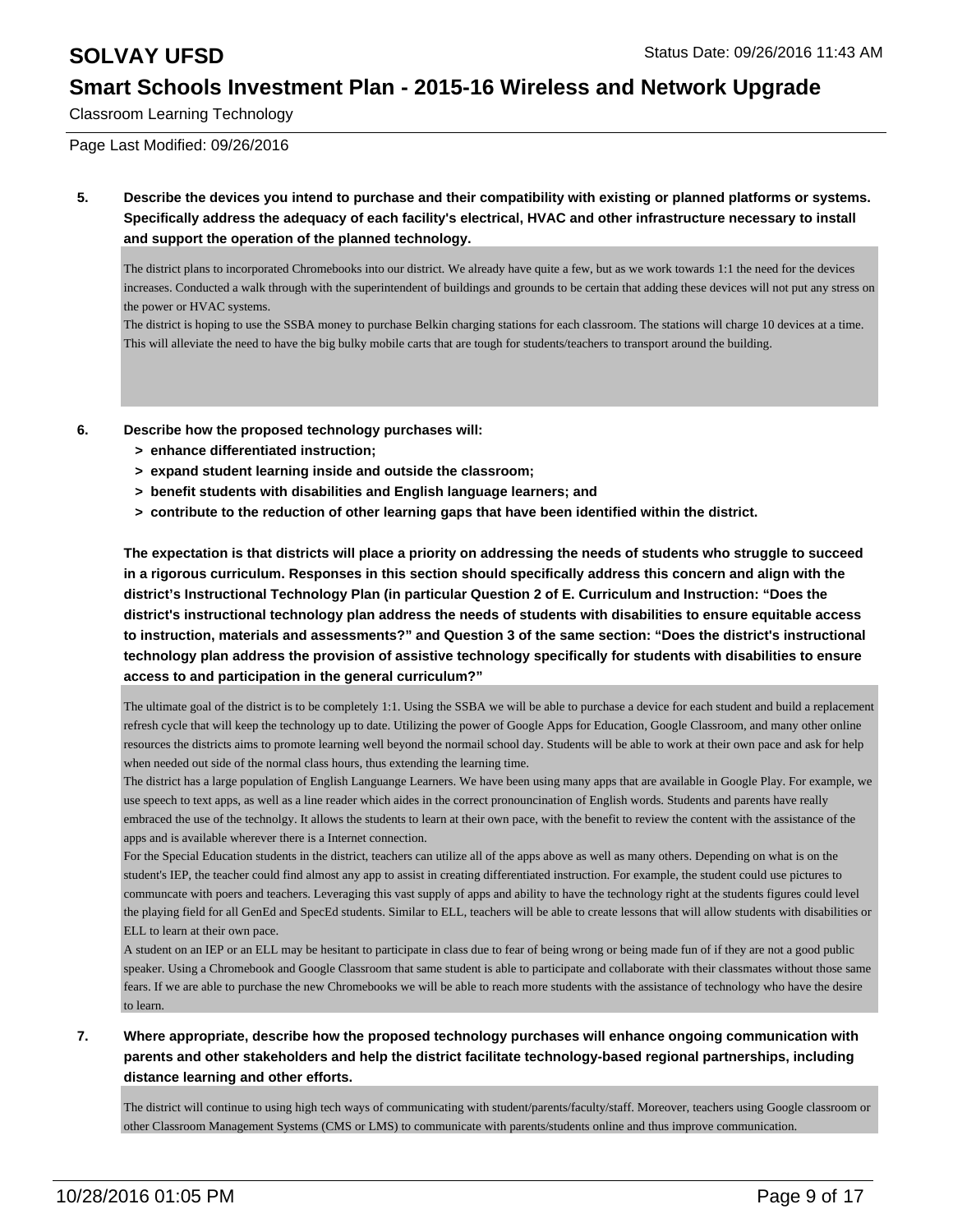Classroom Learning Technology

Page Last Modified: 09/26/2016

**8. Describe the district's plan to provide professional development to ensure that administrators, teachers and staff can employ the technology purchased to enhance instruction successfully.**

**Note: This response should be aligned and expanded upon in accordance with your district's response to Question 1 of F. Professional Development of your Instructional Technology Plan: "Please provide a summary of professional development offered to teachers and staff, for the time period covered by this plan, to support technology to enhance teaching and learning. Please include topics, audience and method of delivery within your summary."**

The district has set up Google Apps for Education training session over the summer that each teacher will be required to participate in. The district will utilize Model School COSER through OCM BOCES to provide trainers for Chromboooks and management of Google Classroom. Furthermore, the district has signed up with OCM BOCES to bring in Technology Integration Specialist who will be working with teachers one-onone to train them on how to use the technology effectively.

The district will continue to provide staff development days as well as release time for technology related courses and trainings.

- **9. Districts must contact the SUNY/CUNY teacher preparation program that supplies the largest number of the district's new teachers to request advice on innovative uses and best practices at the intersection of pedagogy and educational technology.**
	- $\boxtimes$  By checking this box, you certify that you have contacted the SUNY/CUNY teacher preparation program that supplies the largest number of your new teachers to request advice on these issues.
	- **9a. Please enter the name of the SUNY or CUNY Institution that you contacted.**

SUNY Oswego

**9b. Enter the primary Institution phone number.**

315-312-2102

**9c. Enter the name of the contact person with whom you consulted and/or will be collaborating with on innovative uses of technology and best practices.**

Dr. Pamelay Michael & Dr. Marcia Burrell

**10. A district whose Smart Schools Investment Plan proposes the purchase of technology devices and other hardware must account for nonpublic schools in the district.**

**Are there nonpublic schools within your school district?**

□ Yes

 $\boxtimes$  No

**11. Nonpublic Classroom Technology Loan Calculator**

**The Smart Schools Bond Act provides that any Classroom Learning Technology purchases made using Smart Schools funds shall be lent, upon request, to nonpublic schools in the district. However, no school district shall be required to loan technology in amounts greater than the total obtained and spent on technology pursuant to the Smart Schools Bond Act and the value of such loan may not exceed the total of \$250 multiplied by the nonpublic school enrollment in the base year at the time of enactment.**

**See:**

**http://www.p12.nysed.gov/mgtserv/smart\_schools/docs/Smart\_Schools\_Bond\_Act\_Guidance\_04.27.15\_Final.pdf.**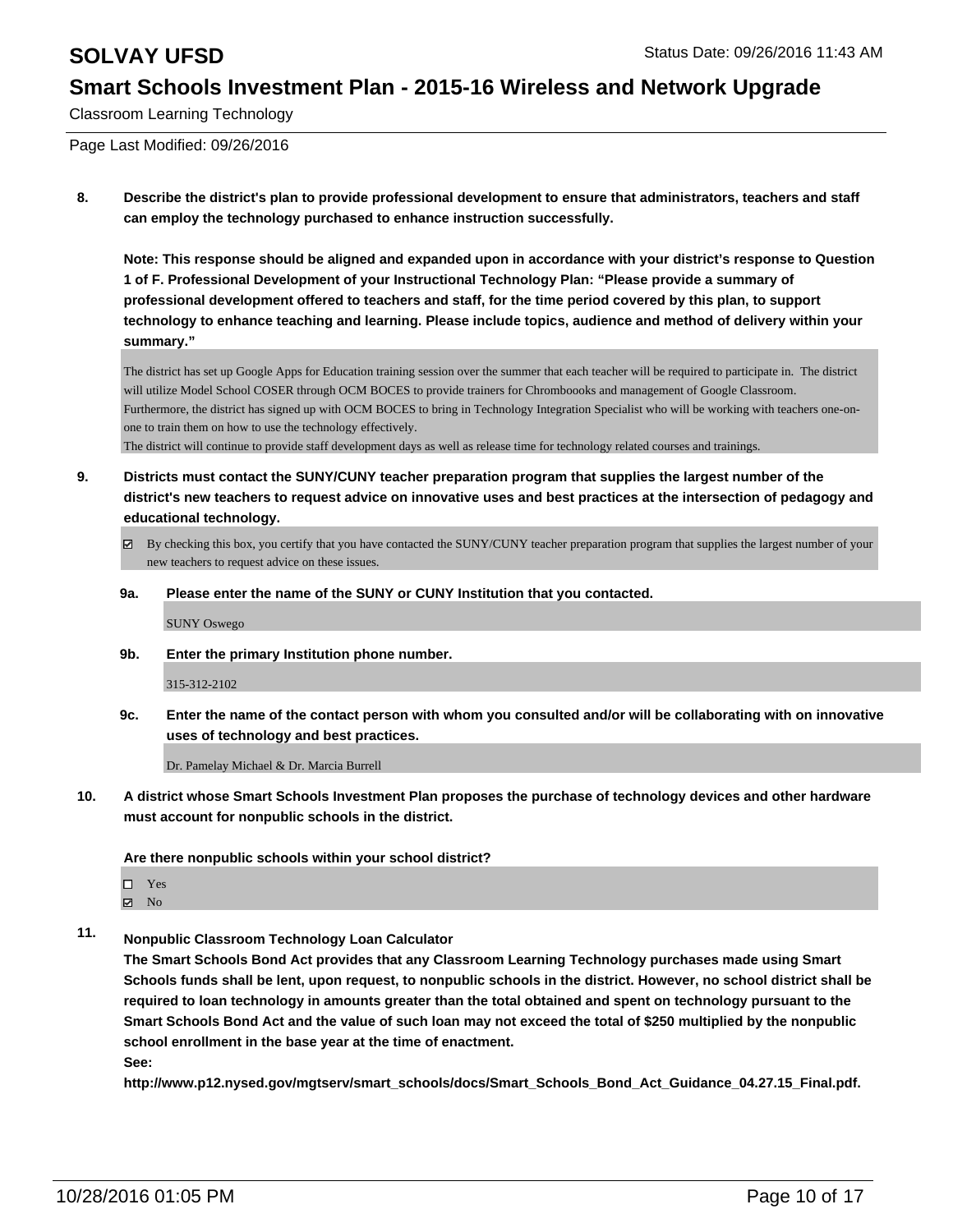Classroom Learning Technology

Page Last Modified: 09/26/2016

|                                     | 1. Classroom<br>Technology<br>Sub-allocation | 2. Public<br>Enrollment<br>$(2014 - 15)$ | 13. Nonpublic<br>l Enrollment<br>$(2014 - 15)$ | l 4. Sum of<br>Public and<br>l Nonpublic<br><b>Enrollment</b>                                 | 15. Total Per<br><b>Pupil Sub-</b><br>lallocation | 6. Total<br>Nonpublic Loan  <br>Amount |
|-------------------------------------|----------------------------------------------|------------------------------------------|------------------------------------------------|-----------------------------------------------------------------------------------------------|---------------------------------------------------|----------------------------------------|
| Calculated Nonpublic Loan<br>Amount |                                              |                                          |                                                | (No Response)   (No Response)   (No Response)   (No Response)   (No Response)   (No Response) |                                                   |                                        |

**12. To ensure the sustainability of technology purchases made with Smart Schools funds, districts must demonstrate a long-term plan to maintain and replace technology purchases supported by Smart Schools Bond Act funds. This sustainability plan shall demonstrate a district's capacity to support recurring costs of use that are ineligible for Smart Schools Bond Act funding such as device maintenance, technical support, Internet and wireless fees, maintenance of hotspots, staff professional development, building maintenance and the replacement of incidental items. Further, such a sustainability plan shall include a long-term plan for the replacement of purchased devices and equipment at the end of their useful life with other funding sources.**

 $\boxtimes$  By checking this box, you certify that the district has a sustainability plan as described above.

**13. Districts must ensure that devices purchased with Smart Schools Bond funds will be distributed, prepared for use, maintained and supported appropriately. Districts must maintain detailed device inventories in accordance with generally accepted accounting principles.**

By checking this box, you certify that the district has a distribution and inventory management plan and system in place.

**14. If you are submitting an allocation for Classroom Learning Technology complete this table. Note that the calculated Total at the bottom of the table must equal the Total allocation for this category that you entered in the SSIP Overview overall budget.**

|                         | Sub-Allocation |
|-------------------------|----------------|
| Interactive Whiteboards | (No Response)  |
| Computer Servers        | (No Response)  |
| Desktop Computers       | (No Response)  |
| <b>Laptop Computers</b> | 65,000         |
| <b>Tablet Computers</b> | (No Response)  |
| Other Costs             | 3,625          |
| Totals:                 | 68,625         |

**15. Please detail the type, quantity, per unit cost and total cost of the eligible items under each sub-category. This is especially important for any expenditures listed under the "Other" category. All expenditures must be capital-bond eligible to be reimbursed through the SSBA. If you have any questions, please contact us directly through smartschools@nysed.gov.**

**Please specify in the "Item to be Purchased" field which specific expenditures and items are planned to meet the district's nonpublic loan requirement, if applicable.**

**NOTE: Wireless Access Points that will be loaned/purchased for nonpublic schools should ONLY be included in this category, not under School Connectivity, where public school districts would list them. Add rows under each sub-category for additional items, as needed.**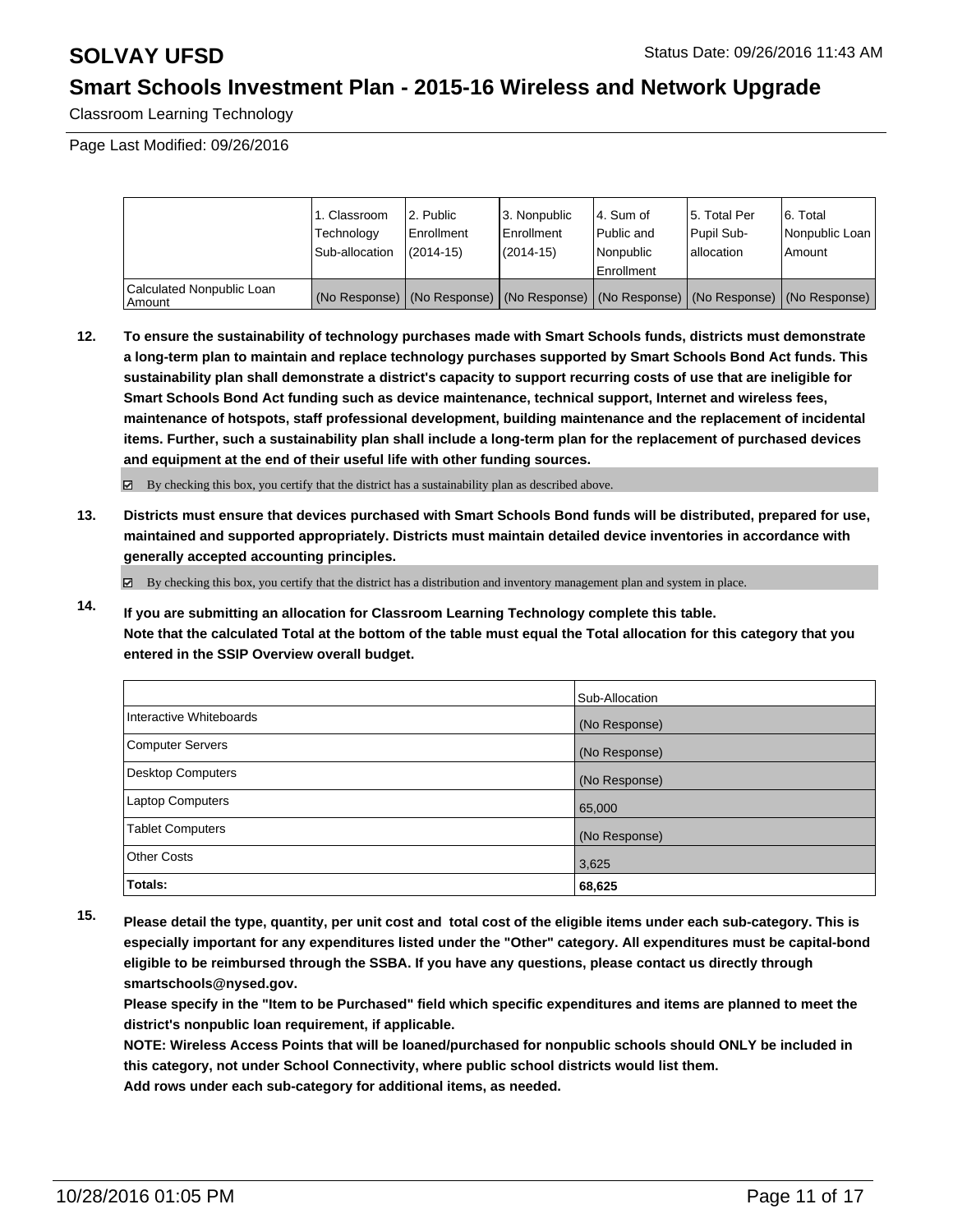Classroom Learning Technology

Page Last Modified: 09/26/2016

| Select the allowable expenditure<br>type.<br>Repeat to add another item under<br>each type. | Iltem to be Purchased           | Quantity | Cost per Item | <b>Total Cost</b> |
|---------------------------------------------------------------------------------------------|---------------------------------|----------|---------------|-------------------|
| <b>Laptop Computers</b>                                                                     | Chromebooks                     | 250      | 260           | 65,000            |
| <b>Other Costs</b>                                                                          | <b>Belkin Charging Stations</b> | 25       | 145           | 3,625             |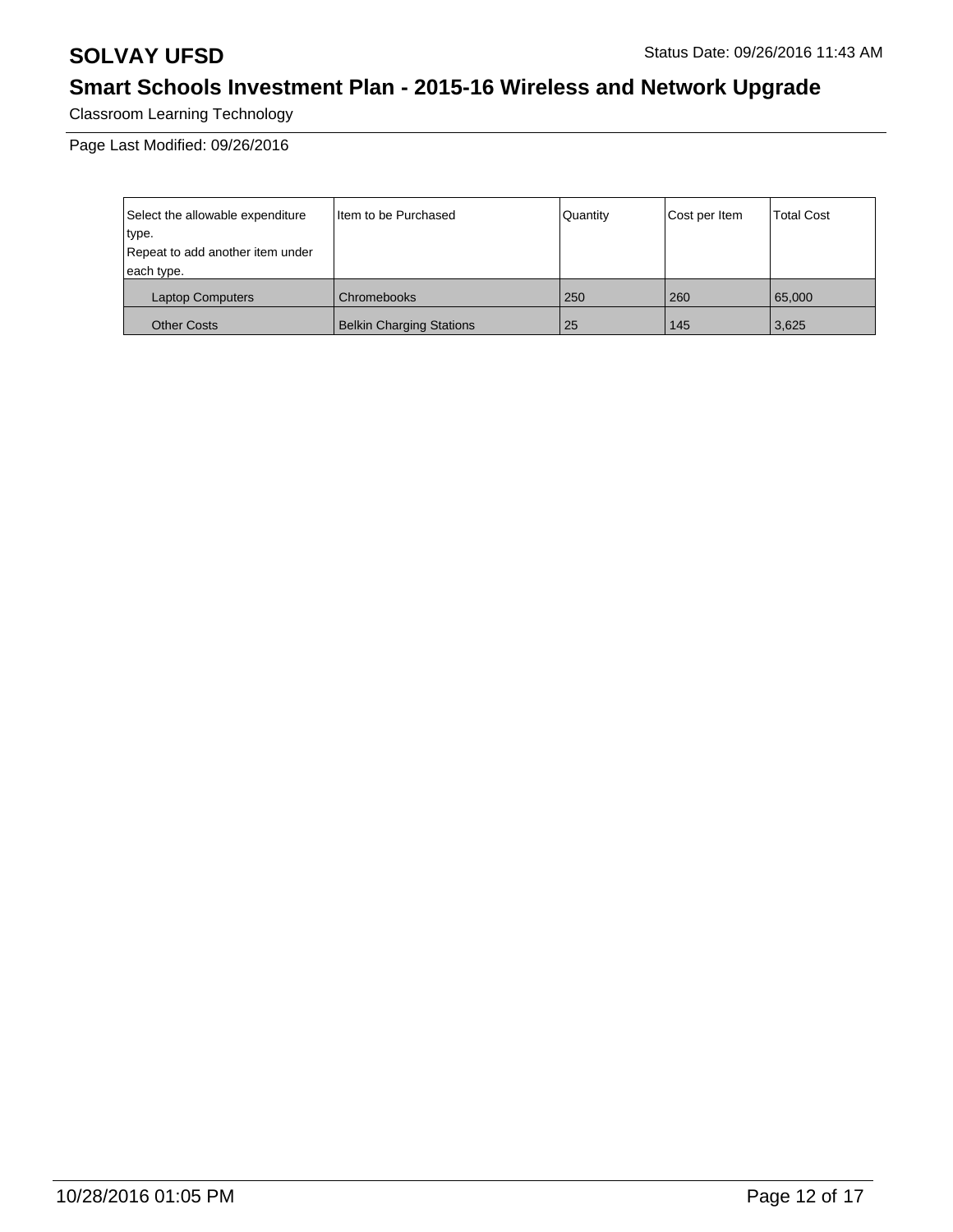Pre-Kindergarten Classrooms

Page Last Modified: 09/26/2016

**1. Provide information regarding how and where the district is currently serving pre-kindergarten students and justify the need for additional space with enrollment projections over 3 years.**

(No Response)

- **2. Describe the district's plan to construct, enhance or modernize education facilities to accommodate prekindergarten programs. Such plans must include:**
	- **Specific descriptions of what the district intends to do to each space;**
	- **An affirmation that pre-kindergarten classrooms will contain a minimum of 900 square feet per classroom;**
	- **The number of classrooms involved;**
	- **The approximate construction costs per classroom; and**
	- **Confirmation that the space is district-owned or has a long-term lease that exceeds the probable useful life of the improvements.**

(No Response)

**3. Smart Schools Bond Act funds may only be used for capital construction costs. Describe the type and amount of additional funds that will be required to support ineligible ongoing costs (e.g. instruction, supplies) associated with any additional pre-kindergarten classrooms that the district plans to add.**

(No Response)

**4. All plans and specifications for the erection, repair, enlargement or remodeling of school buildings in any public school district in the State must be reviewed and approved by the Commissioner. Districts that plan capital projects using their Smart Schools Bond Act funds will undergo a Preliminary Review Process by the Office of Facilities Planning.**

**Please indicate on a separate row each project number given to you by the Office of Facilities Planning.**

| Project Number |  |
|----------------|--|
| (No Response)  |  |

**5. If you have made an allocation for Pre-Kindergarten Classrooms, complete this table.**

**Note that the calculated Total at the bottom of the table must equal the Total allocation for this category that you entered in the SSIP Overview overall budget.**

|                                          | Sub-Allocation |
|------------------------------------------|----------------|
| Construct Pre-K Classrooms               | (No Response)  |
| Enhance/Modernize Educational Facilities | (No Response)  |
| Other Costs                              | (No Response)  |
| Totals:                                  |                |

**6. Please detail the type, quantity, per unit cost and total cost of the eligible items under each sub-category. This is especially important for any expenditures listed under the "Other" category. All expenditures must be capital-bond eligible to be reimbursed through the SSBA. If you have any questions, please contact us directly through smartschools@nysed.gov.**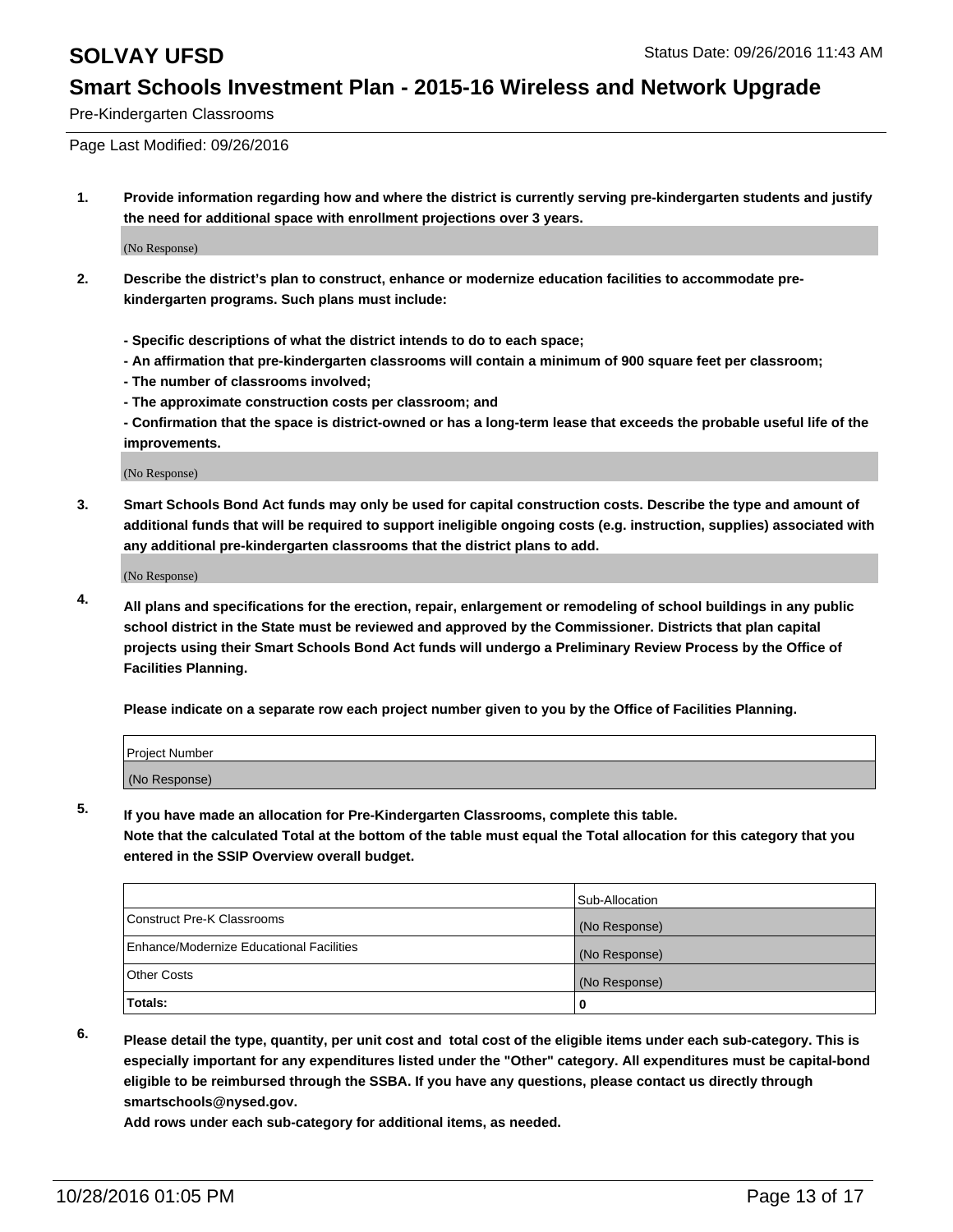Pre-Kindergarten Classrooms

Page Last Modified: 09/26/2016

| Select the allowable expenditure | litem to be purchased | Quantity      | Cost per Item | <b>Total Cost</b> |
|----------------------------------|-----------------------|---------------|---------------|-------------------|
| type.                            |                       |               |               |                   |
| Repeat to add another item under |                       |               |               |                   |
| each type.                       |                       |               |               |                   |
| (No Response)                    | (No Response)         | (No Response) | (No Response) | (No Response)     |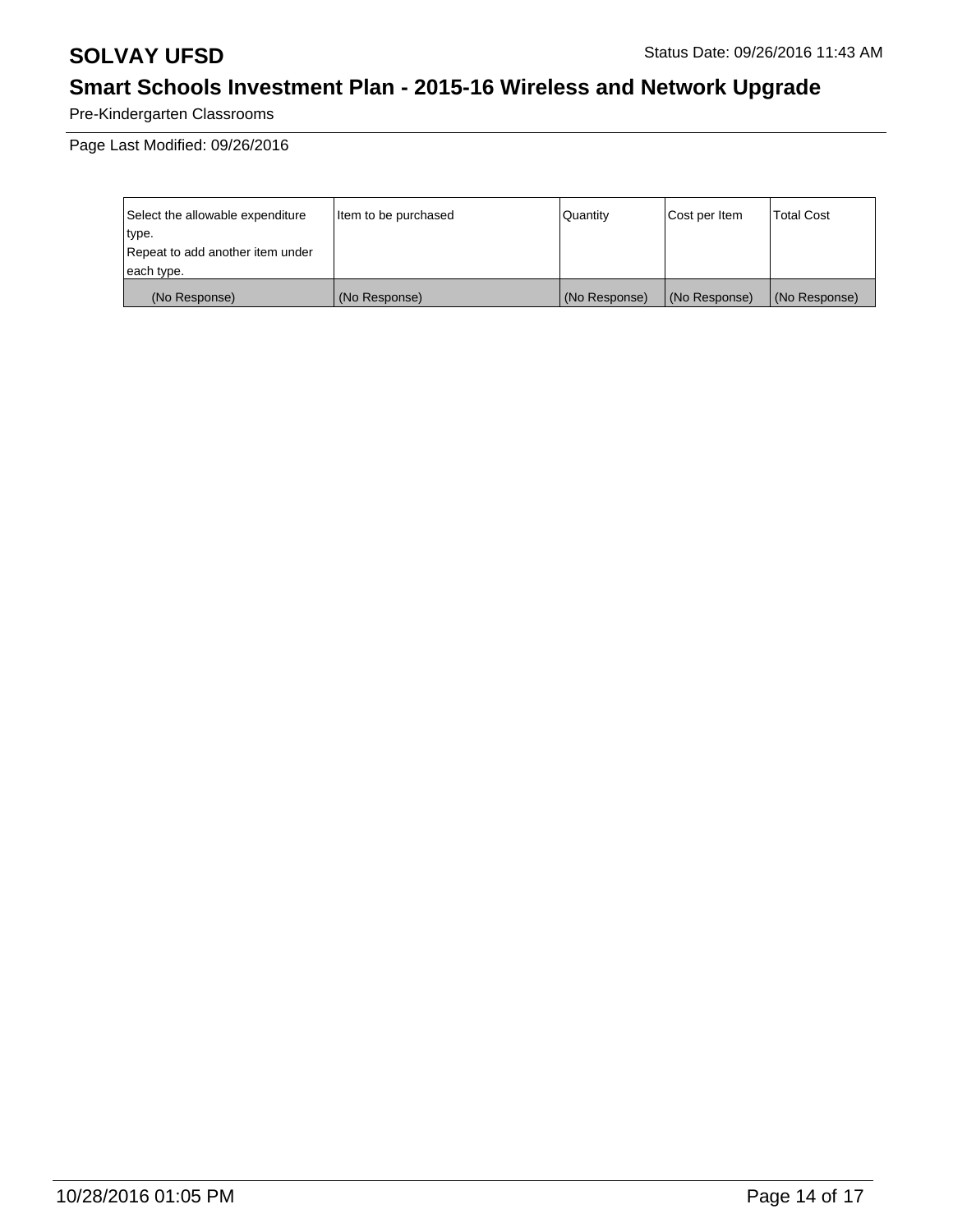Replace Transportable Classrooms

Page Last Modified: 09/26/2016

**1. Describe the district's plan to construct, enhance or modernize education facilities to provide high-quality instructional space by replacing transportable classrooms.**

(No Response)

**2. All plans and specifications for the erection, repair, enlargement or remodeling of school buildings in any public school district in the State must be reviewed and approved by the Commissioner. Districts that plan capital projects using their Smart Schools Bond Act funds will undergo a Preliminary Review Process by the Office of Facilities Planning.**

**Please indicate on a separate row each project number given to you by the Office of Facilities Planning.**

| Project Number |  |
|----------------|--|
| (No Response)  |  |

**3. For large projects that seek to blend Smart Schools Bond Act dollars with other funds, please note that Smart Schools Bond Act funds can be allocated on a pro rata basis depending on the number of new classrooms built that directly replace transportable classroom units.**

**If a district seeks to blend Smart Schools Bond Act dollars with other funds describe below what other funds are being used and what portion of the money will be Smart Schools Bond Act funds.**

(No Response)

**4. If you have made an allocation for Replace Transportable Classrooms, complete this table. Note that the calculated Total at the bottom of the table must equal the Total allocation for this category that you entered in the SSIP Overview overall budget.**

|                                                | Sub-Allocation |
|------------------------------------------------|----------------|
| Construct New Instructional Space              | (No Response)  |
| Enhance/Modernize Existing Instructional Space | (No Response)  |
| Other Costs                                    | (No Response)  |
| Totals:                                        | 0              |

**5. Please detail the type, quantity, per unit cost and total cost of the eligible items under each sub-category. This is especially important for any expenditures listed under the "Other" category. All expenditures must be capital-bond eligible to be reimbursed through the SSBA. If you have any questions, please contact us directly through smartschools@nysed.gov.**

| Select the allowable expenditure | Item to be purchased | Quantity      | Cost per Item | Total Cost    |
|----------------------------------|----------------------|---------------|---------------|---------------|
| type.                            |                      |               |               |               |
| Repeat to add another item under |                      |               |               |               |
| each type.                       |                      |               |               |               |
| (No Response)                    | (No Response)        | (No Response) | (No Response) | (No Response) |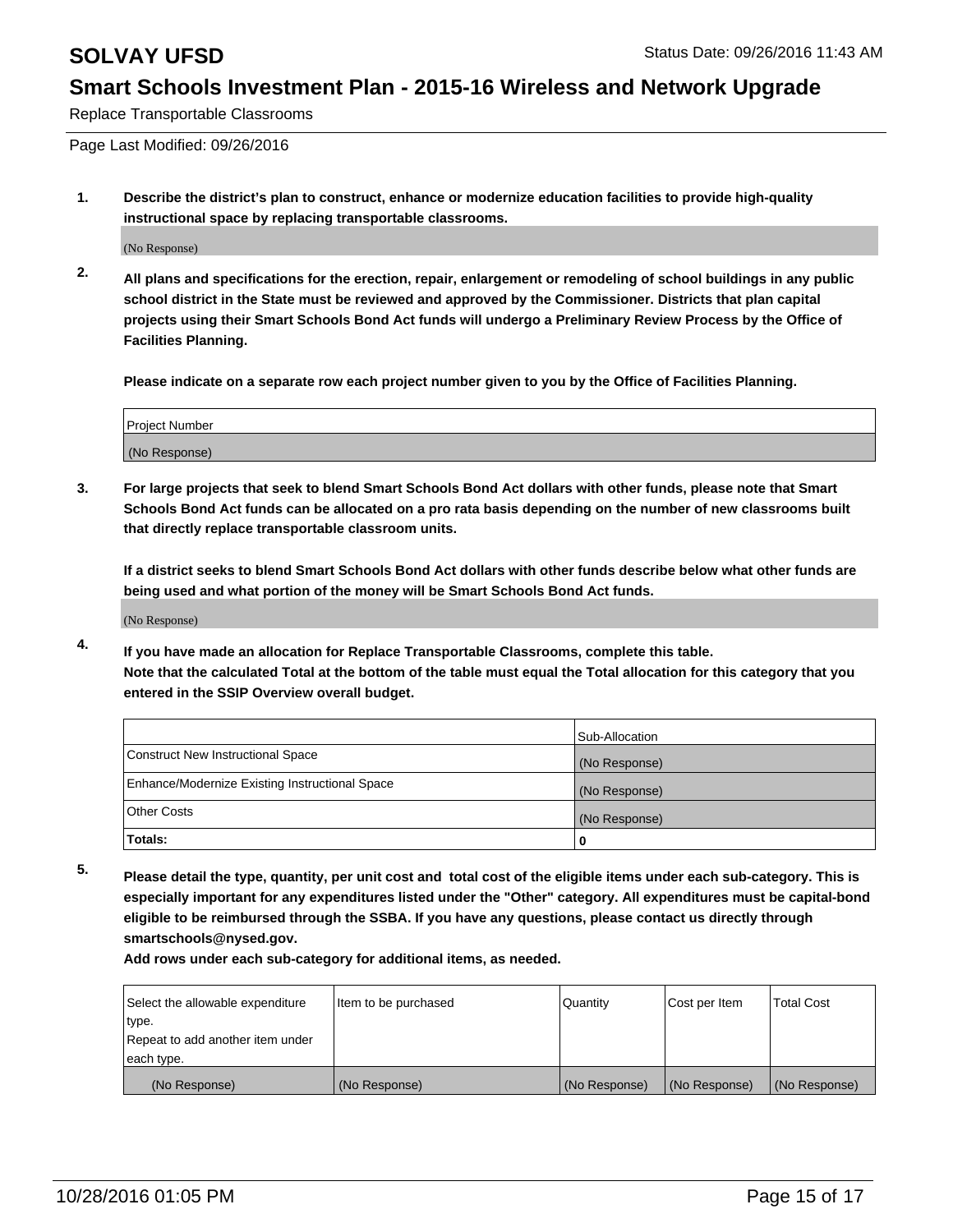High-Tech Security Features

Page Last Modified: 09/26/2016

**1. Describe how you intend to use Smart Schools Bond Act funds to install high-tech security features in school buildings and on school campuses.**

(No Response)

**2. All plans and specifications for the erection, repair, enlargement or remodeling of school buildings in any public school district in the State must be reviewed and approved by the Commissioner. Districts that plan capital projects using their Smart Schools Bond Act funds will undergo a Preliminary Review Process by the Office of Facilities Planning.** 

**Please indicate on a separate row each project number given to you by the Office of Facilities Planning.**

| <b>Project Number</b> |  |
|-----------------------|--|
| (No Response)         |  |

- **3. Was your project deemed eligible for streamlined Review?**
	- Yes
	- $\square$  No
- **4. Include the name and license number of the architect or engineer of record.**

| Name          | License Number |
|---------------|----------------|
| (No Response) | (No Response)  |

**5. If you have made an allocation for High-Tech Security Features, complete this table. Note that the calculated Total at the bottom of the table must equal the Total allocation for this category that you entered in the SSIP Overview overall budget.**

|                                                      | Sub-Allocation |
|------------------------------------------------------|----------------|
| Capital-Intensive Security Project (Standard Review) | (No Response)  |
| <b>Electronic Security System</b>                    | (No Response)  |
| <b>Entry Control System</b>                          | (No Response)  |
| Approved Door Hardening Project                      | (No Response)  |
| <b>Other Costs</b>                                   | (No Response)  |
| Totals:                                              | 0              |

**6. Please detail the type, quantity, per unit cost and total cost of the eligible items under each sub-category. This is especially important for any expenditures listed under the "Other" category. All expenditures must be capital-bond eligible to be reimbursed through the SSBA. If you have any questions, please contact us directly through smartschools@nysed.gov.**

| Select the allowable expenditure | Item to be purchased | Quantity      | Cost per Item | <b>Total Cost</b> |
|----------------------------------|----------------------|---------------|---------------|-------------------|
| type.                            |                      |               |               |                   |
| Repeat to add another item under |                      |               |               |                   |
| each type.                       |                      |               |               |                   |
| (No Response)                    | (No Response)        | (No Response) | (No Response) | (No Response)     |